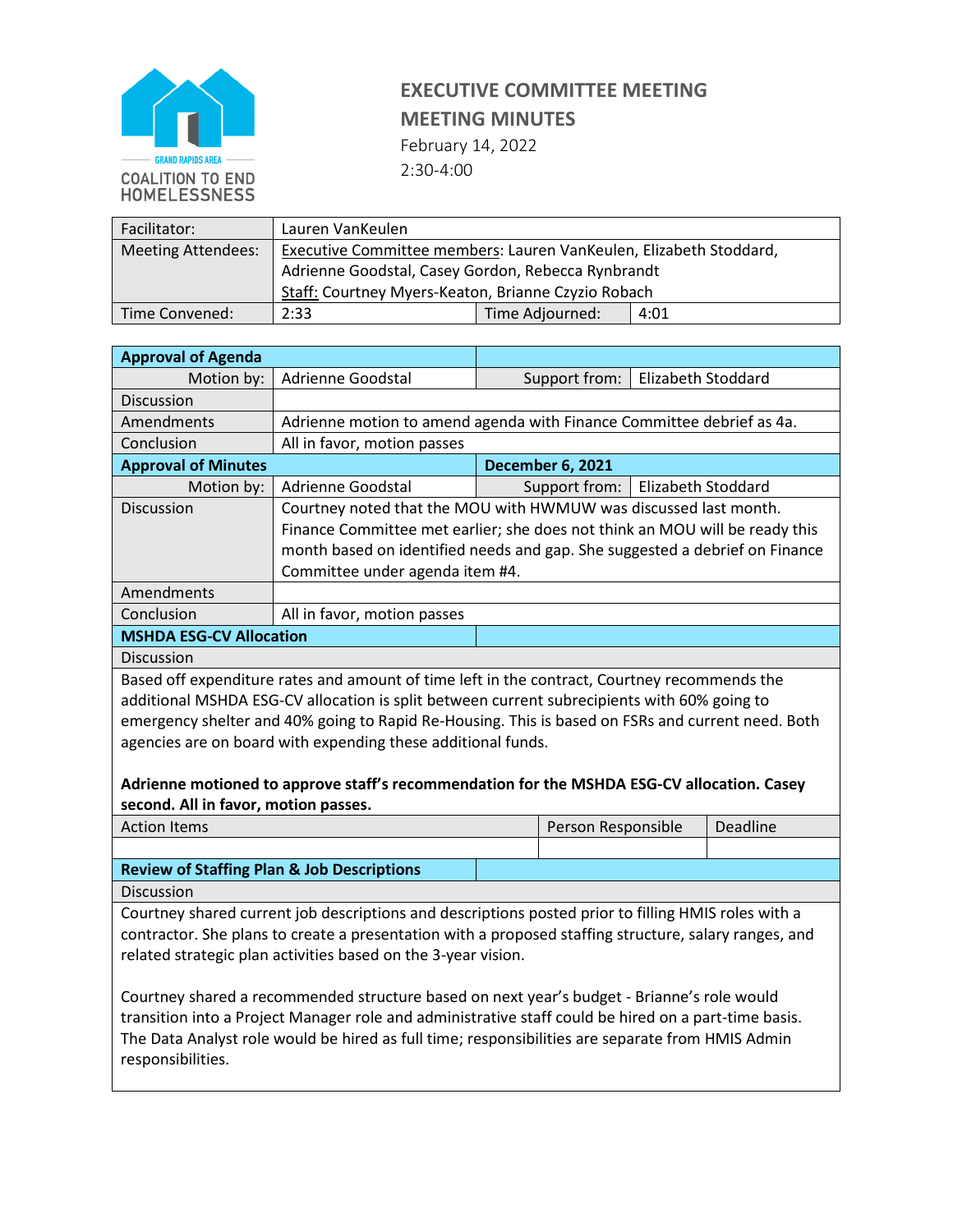

### **EXECUTIVE COMMITTEE MEETING MEETING MINUTES** February 14, 2022

2:30-4:00

In future year, the administrative position may be increased to .75-1 FTE. A structure with a local HMIS Admin that supports both administration and help desk may be possible with an analyst on board. This plan may change as understanding of needs change. Courtney suggests a transition plan is in place if/when bringing local HMIS staff onboard. She plans to add timelines, salary ranges, and projections to the org chart with a 3-year desired state. Casey suggested including low and anticipated estimates for funding to help with planning over 2-3 years.

Conversation about current HMIS roles. Richard provides help desk support through Daniel's contract and has been effective in the role. Staff plan to survey providers to ensure needs are being met. Courtney noted it is difficult to understand the time spent on HMIS responsibilities as HWMUW does not receive a statement of activities with invoices. She is also concerned this could pose an audit risk.

Rebecca asked for background on the job descriptions. They were reviewed by a small group when discussing separation of ENTF and CoC responsibilities. Staff are open to discussing changes with current and future descriptions. Courtney noted that the analyst description will likely need to be approved first so a position can be posted once funding is received. Rebecca suggested including the anticipated percent of time to be spent on each role to help set expectations.

Conversation around the Data Analyst position. Discussion with the funder have focused on the role this position would fulfill in the community. They have indicated the initial award would be for 2-3 years followed by an opportunity for continued funding. Lauren hopes the community would see the fruitfulness and value in the position after the initial contract.

Casey asked about funder expectations. Courtney has reiterated that as a systems convener, the Coalition would work with community organizations including the Housing Stability Alliance. The goal is that the analyst will develop community reports and dashboards and represent the CoC with community level groups and speak to data.

Staff can clarify org chart over the next month and share updated docs with Executive. Members should send questions or suggestions to staff. Once finalized, an Executive recommendation could be brought to Steering Council. Courtney noted that job descriptions will need to go through HWMUW's Human Resources process prior to posting.

#### Finance Committee Debrief

United Way (HWMUW) staff identified a gap between the cost of the support they provide to the Coalition and what they receive via indirect fees. They stated that they may consider no longer issuing a grant to the Coalition after the next fiscal year to cover this gap. There may be an opportunity for further discussion around adjusting indirect costs and support of the Coalition's mission. This potential change can be incorporated in the staffing plan timeline/presentation.

HWMUW collects admin fees on grants, but this does not fully cover the gap. Lauren wondered if historical data on CoC spending on finance/admin could help get a sense of how the influx of federal funding relates to increased admin time. Courtney thinks data would not be available but noted that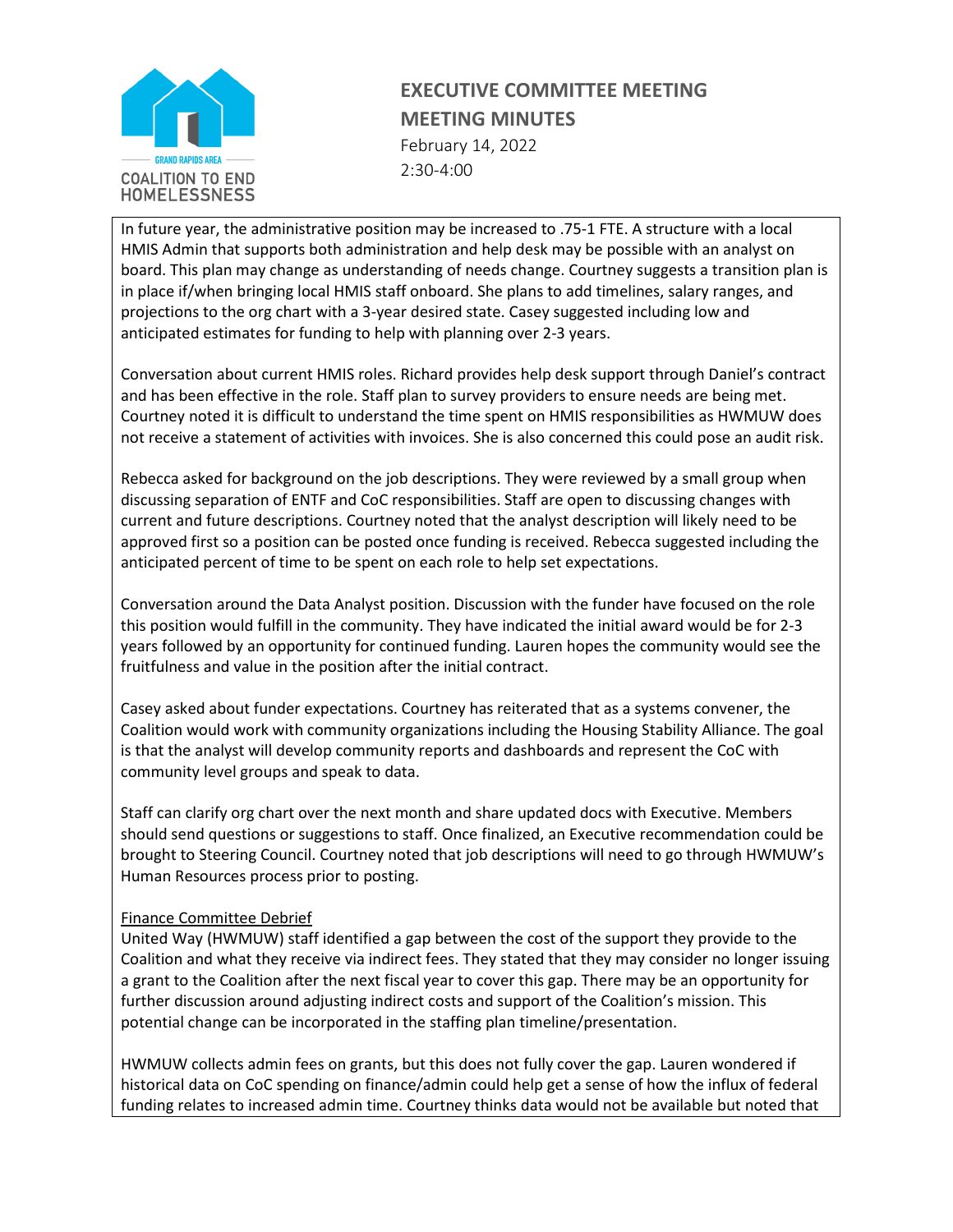

# **EXECUTIVE COMMITTEE MEETING MEETING MINUTES**

February 14, 2022 2:30-4:00

recent increases with MSHDA distributions and subrecipients which create a large time burden. MSHDA admin is capped at 7-8% and split with subgrantees. There was previous conversation around HWMUW retaining all admin funds to meet needs and whether this could create a barrier for smaller organizations when applying for funds.

Casey noted that in some instances, fiduciaries do not recover all costs and instead hold the role for the community benefit. She also wants to consider retaining all admin fees as this common in other realms. Courtney noted that the split was based on precedence with one subgrantee. Adrienne indicated that clear expectations in the application could be helpful, if there is a change.

It may be difficult to update the MOU before this conversation is resolved. The MOU may only have minor changes this current year, but moving forward may have substantial changes. Staff can work on a draft MOU for the short-term (1 year).

| <b>Action Items</b>                             | Person Responsible | Deadline |
|-------------------------------------------------|--------------------|----------|
| Share staffing plan timeline with salary ranges | Courtney           |          |
| Discuss short-term changes to MOU               | Courtney/Brianne   |          |
| <b>MCAH Annual Count and Core Demo Data</b>     |                    |          |
| <b>Reports</b>                                  |                    |          |
| Discussion                                      |                    |          |

Courtney noted that the community has been using MCAH's annual count for reporting annual data over past 5+ years. In 2019, there were conversations around this data when compared with data reported to HUD. It was revealed that a significant number of households who connected with Coordinated Entry (CE) and identified as category 1 did not receive a resource. At that time, the community decided not to exclude those not connected to a resource from the annual count.

Now, MCAH is moving away from the annual count report. They shifted to a data warehouse and developed a core demographics report which is closer to the HUD data universe which counts only those entered into emergency shelter, transitional housing, safe haven, or street outreach projects. MCAH has shared that they are looking to include an option to include those who have contacted CE two or more times, but this is not functional yet and still would not be comparable. Without a comparable report, any annual data the CoC reports will not be equivalent to past trend and baseline data.

Courtney expressed concern as there has been significant work to ensure all are comfortable and confident with the community's data. This shift may decrease confidence and lead concerns about underreporting. Adrienne asked if this new process was developed collaboratively. Courtney can ask MCAH how it came about and thinks it came from conversations in 2019 as multiple communities were approached with concerns.

The community may be able to work to ensure that anyone experiencing unsheltered homelessness is entered into a street outreach project in HMIS. This can be discussed in CE redesign and by-name list conversations.